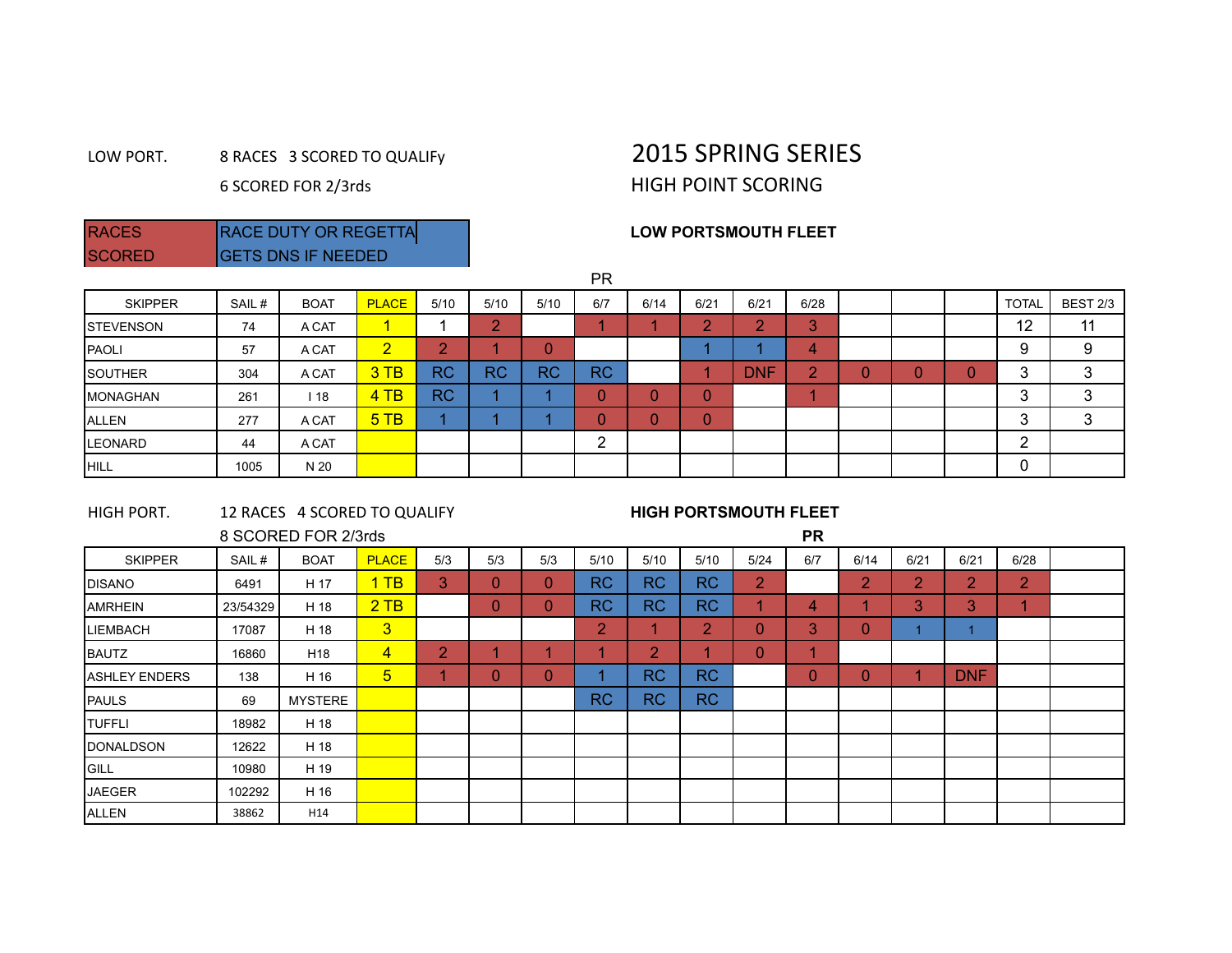| <b>IPEJKA</b> | 0.100<br>126 | ⊐ 40<br>- 10 |  |  |  |  |  |  |  |
|---------------|--------------|--------------|--|--|--|--|--|--|--|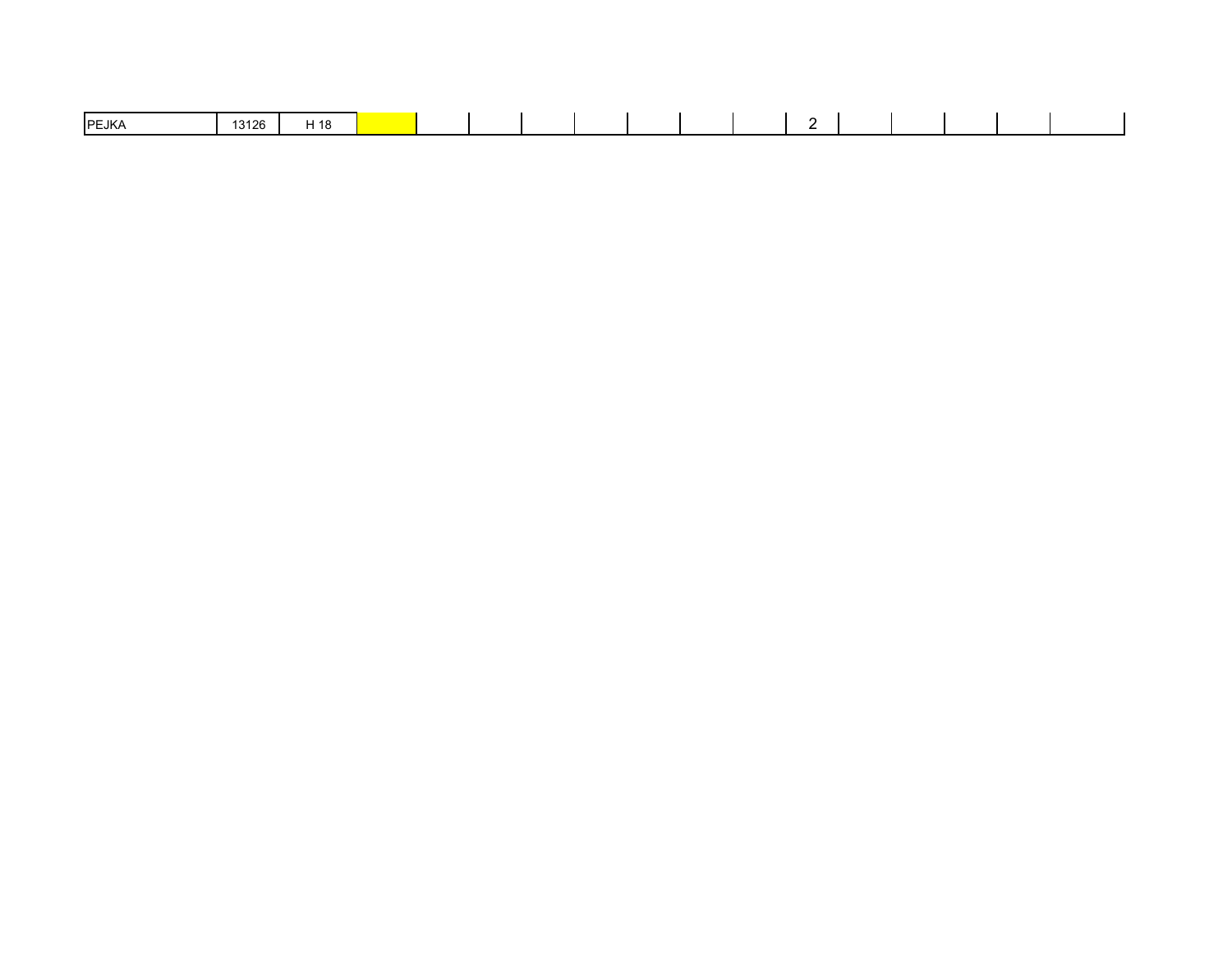| QUALIFIED |
|-----------|
| YES       |
| YES       |
| YES       |
| YES       |
| YES       |
| NΟ        |
| NΟ        |

| <b>TOTAL</b> | <b>BEST 2/3</b> | QUALIFIED  |
|--------------|-----------------|------------|
| 13           | 13              | <b>YES</b> |
| 13           | 13              | <b>YES</b> |
| 10           | 10              | <b>YES</b> |
| 9            | 9               | <b>YES</b> |
| 3            | 3               | <b>YES</b> |
| 0            |                 | <b>NO</b>  |
| 0            |                 | <b>NO</b>  |
| 0            |                 | <b>NO</b>  |
| 0            |                 | <b>NO</b>  |
| 0            |                 | <b>NO</b>  |
| 0            |                 | <b>NO</b>  |